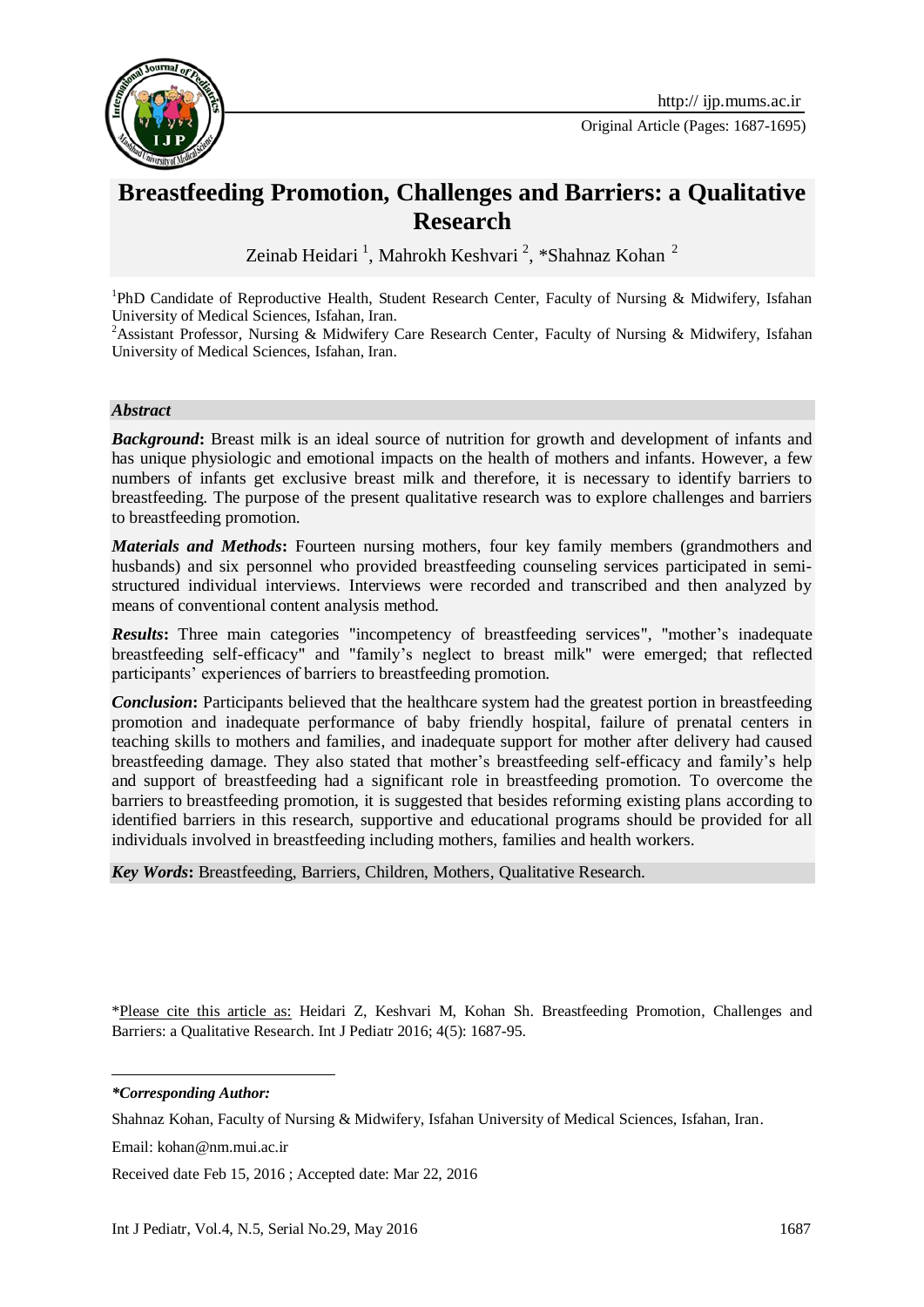#### **1- INTRODUCTION**

Breast milk is an ideal source of nutrition for growth and development of infants and has unique physiologic and emotional impacts on the health of mothers and infants[\(1\)](#page-8-0). During the last decades, promotion of breastfeeding has increased by health systems in line with WHO and UNICEF policies and there have been numerous efforts to support, promote and retain breastfeeding[\(2\)](#page-8-1). Islamic teaching and Holy Quran recommended for completed the lactation period, every mother breastfeed her children for two years[\(3\)](#page-8-2). Despite the advice and emphasis on exclusive breastfeeding for the first six months of life, the rate of exclusive breastfeeding is only 37% in the world, 36% in Eastern Mediterranean Region and 28% in Iranian infants[\(4\)](#page-8-3).

Though wide educational programs and encouraging breastfeeding, the question that why such programs do not have significant progress remains unanswered. Research shows that breastfeeding is a complicated phenomenon and its successful accomplishment is affected by various demographic, physical, social and mental variables[\(5\)](#page-8-4). Shakespeare et al. argued that breastfeeding difficulties and mothers' lack of preparation to face them were barriers to success of breastfeeding and that mothers demanded support of health systems when encountering breastfeeding difficulties and help in finding a way to cope with them[\(6\)](#page-8-5). In a study by Powell et al., participants referred to lack of work environment support for working nursing mothers as a barrier to breastfeeding. Findings of this study also showed that inadequate support of breastfeeding by hospital personnel as well as lack of instructions for mothers about difficulties of breastfeeding were causes of breastfeeding damage[\(7\)](#page-8-6).

Identification of the roots of the problems and barriers to breastfeeding promotion for developing appropriate strategies requires an in-depth investigation in the form of qualitative studies. Qualitative approach is a valuable tool for deep understanding of the why and how of phenomena[\(8\)](#page-8-7). Since it is important to explore the barriers to breastfeeding promotion based on experiences of mothers, families and health workers and identification of these barriers could be helpful in developing effective policies and implementing interventions in order to promote breastfeeding, this qualitative research was carried out to explore the barriers to breastfeeding promotion.

#### **2- MATERIALS AND METHODS**

This research was designed with the qualitative content analysis method. Twenty-four people including nursing mothers, their families and the personnel actively involved in planning and/or offering breastfeeding counseling services (including pediatrician, midwife, pediatricnurse, breastfeeding consultant in the hospital and the health center, and children's health policymakers) were selected through purposive sampling. Sampling continued until data saturation.

Interview sessions were held in health centers or any other place participants intended to. Interviews lasted 30 to 90 minutes. Semi-structured interactive interviews were used. They began with the question "please describe your experience of breastfeeding" and participants' answers directed following questions. Interviews were recorded and immediately transcribed. Data were analyzed by means of Graneheim and Lundman method[\(9\)](#page-8-8). First transcriptions were reviewed several times and broken into codes. Then, the codes were reviewed several times such that similar codes were grouped into subcategories and categories.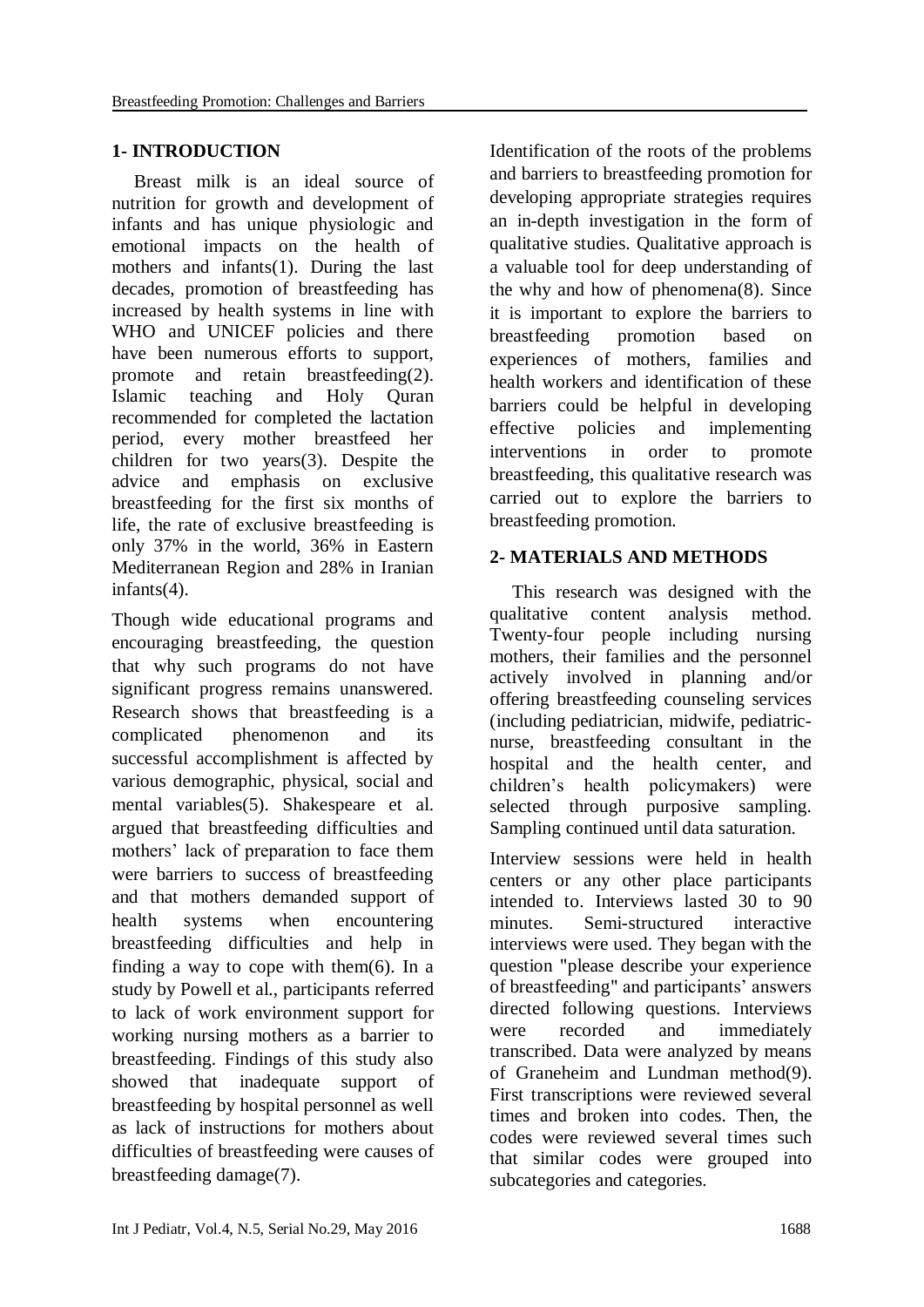Credibility of data was reinforced by means of maximum variation sampling and long involvement with data, review of the codes by participants and peer review by supervisor and advisor professors. Expert review was used to increase confirm ability; raw interviews, analyses and results were given to several researchers who were familiar with qualitative research and they confirmed the procedure. The research was approved by the research committee of the Isfahan University of Medical Sciences and all ethical considerations were observed such as introducing the researcher to participants, explaining the objectives of the study, obtaining written informed consent, voluntary withdrawal of the study at any time, confidentiality of information.

# **3- RESULTS**

Twenty-four in-depth interviews were carried out. Fourteen nursing mothers aged 22 to 37 years old were selected with 1 to 47 months of breastfeeding experience to 1 to 3 infants. The majority of mothers had high school diploma and were housewives. In addition, 4 key family members (grandmother and husband) and 6 personnel who provided breastfeeding counseling services with 3 to 34 years of professional experience participated in the study. Analysis of data revealed three main categories of "Incompetency of breastfeeding services", "Mother's inadequate breastfeeding self-efficacy" and "Family's neglect of breast milk" indicating the barriers to breastfeeding promotion (**Table.1**).

**Table 1**: Main categories and sub-categories for participants' experiences of barriers to breastfeeding promotion

| Main category                                         | Sub-category                                                                             |
|-------------------------------------------------------|------------------------------------------------------------------------------------------|
| of<br>Incompetency<br>breastfeeding service           | Inadequate performance of baby friendly hospital.                                        |
|                                                       | Incompetency of health centers in promoting knowledge and skills of<br>breastfeeding.    |
|                                                       | Lack of support and solution for breastfeeding problems.                                 |
|                                                       | Conflicting advices and information by the health<br>provider<br>about<br>breastfeeding. |
| Mother's<br>inadequate<br>breastfeeding self-efficacy | Mothers' inadequate knowledge and skill for breastfeeding.                               |
|                                                       | Unpreparedness for overcoming the role of taking care of the baby and<br>breastfeeding.  |
| Family's neglect to breast<br>milk                    | Family's confusion in helping mother for breastfeeding.                                  |
|                                                       | Family's inadequate support for breastfeeding continuity.                                |

# **3-1. Incompetency of breastfeeding services**

Analysis of participants' views showed that "Inadequate performance of baby friendly hospital", "Incompetency of health centers in promoting knowledge and skills of breastfeeding", "Lack of support and solution for breastfeeding problems", and "Conflicting advices and information by the health provider about breastfeeding" are dimensions of

"Incompetency of breastfeeding services" and damages to breastfeeding.

# **3-1-1. Inadequate performance of baby friendly hospital**

Participants attributed the key role to the function of baby friendly hospital in breastfeeding promotion and its success and continuance. They suggested that the ten steps of baby friendly hospitals should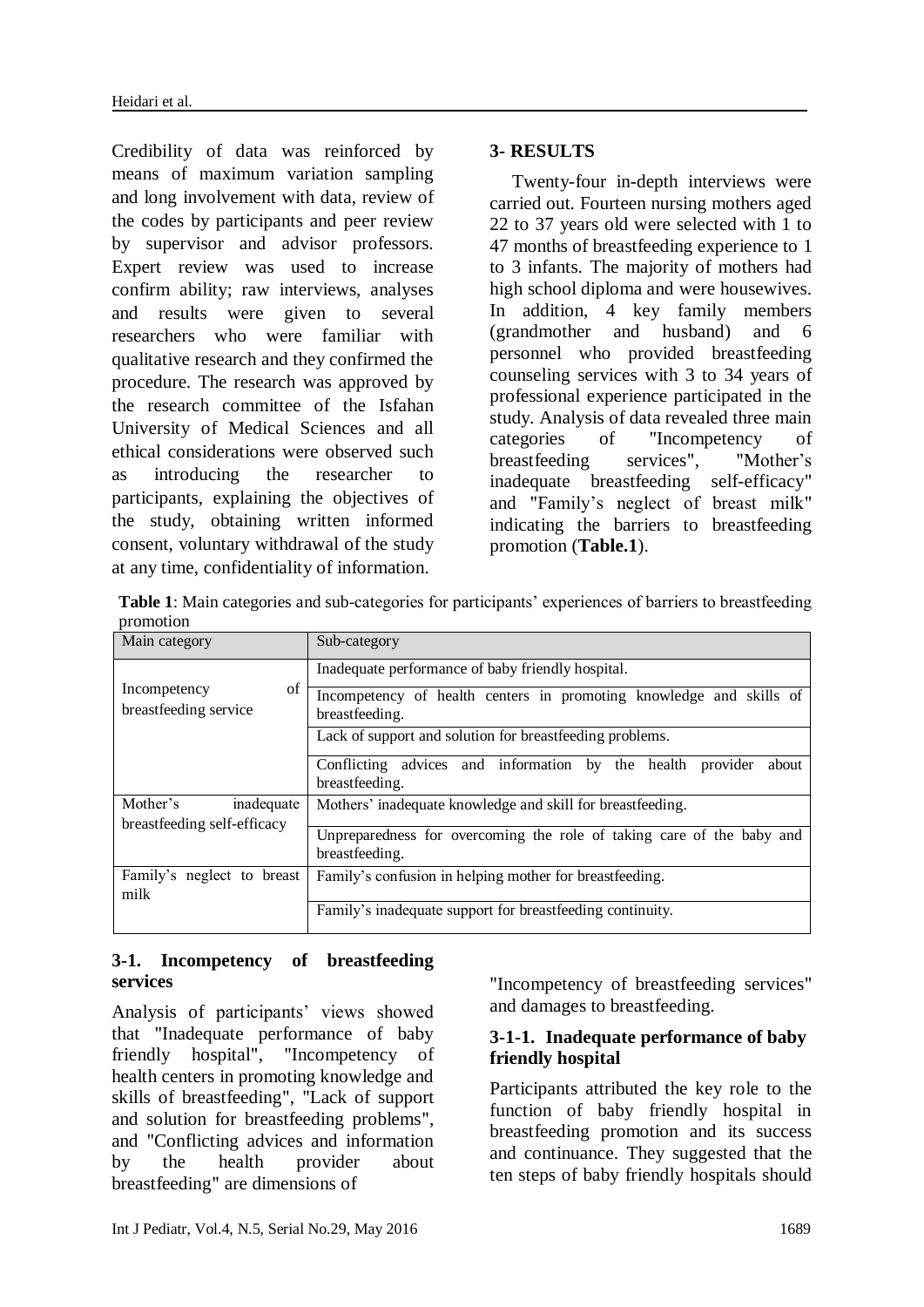be included in all strategies and processes of hospital services. For instance, although early skin-to-skin mother-infant contact and breastfeeding has positively affect to success and persistency of breastfeeding, the early contact and breastfeeding become delayed because of near 60% rate of Csection deliveries and associated pains and effects of anesthetic drugs. Therefore, participants recommended that contact and breastfeeding should be as early as possible for all mothers and infants even for women having C-section. A middle manager of breastfeeding care said: "one thing that should be done is care during the first hour after the birth so that when the baby is born even through C-section, one of the personnel should put the baby on mother's breast to establish skin-to-skin contact and suckling".

Participants referred to neglect and failure to allocate sufficient time for teaching breastfeeding techniques in hospital as other barriers to breastfeeding promotion and stated that unless mothers are supported at the onset of breastfeeding and practically trained for breastfeeding skills, they will experience confusion and stress and probably succumb to problems and difficulties of breastfeeding. A 32-year-old housewife said: "teaching breastfeeding in hospital is very important. For example, for my first child, a middle aged woman came and seemed not interested in teaching me; she impatiently said hold the baby like this, do this and went quickly. Lack of these skills caused me a hard time during breastfeeding".

Another important initiative in baby friendly hospitals is to train personnel about the importance and value of breastfeeding and increase their skills to practically help mothers. Participants' comments, however, showed indicated that lack of emphasis on the importance of breastfeeding and personnel's counseling abilities is one of the aspects of inadequate performance of baby friendly hospital such that if the personnel lack sufficient knowledge, motivation and skill of providing breastfeeding services, they will not be able to properly teach mothers breastfeeding techniques and this will make mothers fail in breastfeeding. One pediatrician stated: "some of the personnel are not completely skilled in breastfeeding counseling, for example the type of their teaching and behavior toward mothers is wrong because they can't answer mother's questions. If we empower them, in workshops for instance, they could do better in teaching and counseling".

# **3-1-2. Incompetency of health centers in promoting knowledge and skills of breastfeeding**

Like other health domains, education has an important role in breastfeeding promotion. As recommended by WHO, pregnancy is a key period for educations in order to prepare mothers for breastfeeding. Participants stated that inadequate instruction during pregnancy in health centers was a critical barrier to breastfeeding in that mothers who had not been trained properly had less successful and persistent breastfeeding and more problems. Therefore, they recommended that during pregnancy, all mothers and their families should be trained about appropriate breastfeeding techniques in health centers and offices of pediatricians and midwifes. A 28-year-old housewife said: "teaching the right way of breastfeeding is very important, there were breastfeeding classes during pregnancy that taught the right way of holding and breastfeeding the baby which helped me a lot and I could breastfeed easily".

Participants also stated that inadequate breastfeeding support and mother lonely in breastfeeding process were other barriers to breastfeeding promotion, and that continuity breastfeeding would decrease due to shortage of breastfeeding counseling centers and mothers' lack of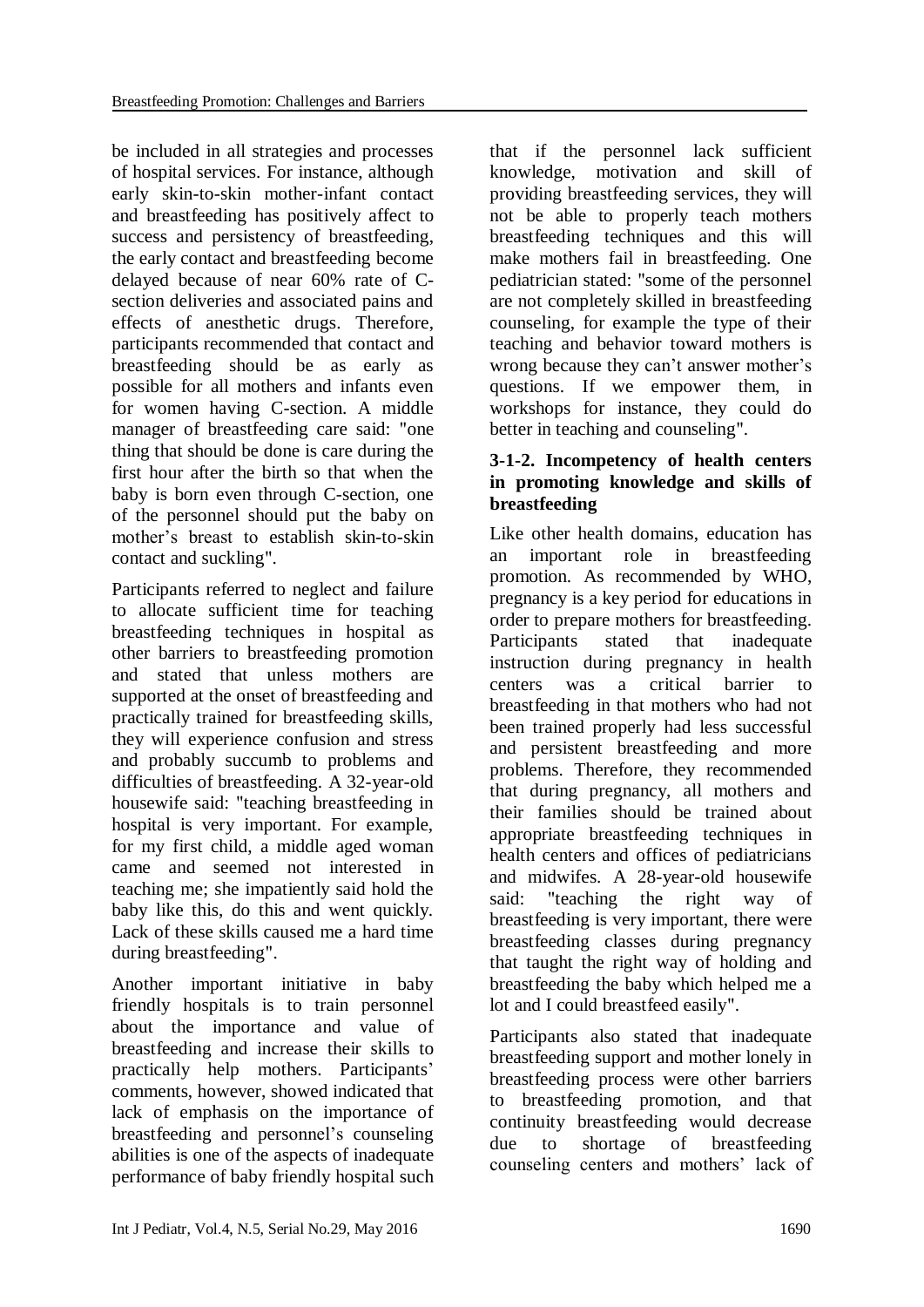awareness of such centers and their services. They recommended that mothers should be supported continuously by health centers during breastfeeding process to increase successful and persistent breastfeeding. A midwife said: "mothers should be supported and there should be centers for them to express and solve their problems and concerns".

# **3-1-3. Lack of support and solution for breastfeeding problems**

Data analysis showed that another determinant factor for breastfeeding promotion is neglect of mothers' concerns and problems. Participants stated that mother lonely in solving breastfeeding problems in the first week of birth, lack of follow-up visits due to shortage of breastfeeding counseling centers and morning-only services in these centers, and lack of instructions and follow-up support for breastfeeding problems in offices midwives and pediatrician led to inadequate handling of breastfeeding problems and consequently to reduced rate of breastfeeding. Therefore, they recommended that besides follow-up and appropriate treatment, there should be instructions for mothers and their families about common problems of breastfeeding and preventive skills. One midwife stated: "breastfeeding should be monitored after delivery and the best places for this are centers specialized for breastfeeding counseling because these consultants are specialized and have no other job, they can help better. These counseling sessions are very effective, but the numbers of these counseling centers are still low and all healthcare centers don't offer breastfeeding counseling".

# **3-1-4. Conflicting advices and information by the health provider about breastfeeding**

Analysis of participants' descriptions showed that contradictory advices and information by private sector doctors and public center personnel would make mothers confused about breastfeeding and right solutions to its problems and consequently would undermine their breastfeeding abilities. Participants said that some obstetricians and midwives would not pay attention to the appropriate programs and offer no training about breastfeeding during pregnancy. Most pediatricians do not have time for teaching and counseling when they examine babies. A midwife stated: "sometimes a mother refers to a doctor and says I think my milk supply is low and that doctor prescribe formula without examining her, but when she refers to us and we examine signs of adequate milk supply and say it is ok, she gets confused and says why the doctor prescribed formula".

In this regard, the personnel mentioned that easy access to formula in pharmacies without any permission from a breastfeeding consultant is another barrier to breastfeeding promotion. They recommended that formula should not be in public display in pharmacies and mothers who want to buy should be provided with counseling. A pediatrician said: "sometimes mothers refer to us who have bought formula and started to feed their babies without consulting the health team. There should be special regulations in pharmacies for selling formula to prevent these cases".

#### **3-1-5. Mother's inadequate breastfeeding self-efficacy**

Data analysis shows that breastfeeding is heavily affected by mother's breastfeeding self-efficacy and participants stated that "mothers' inadequate knowledge and skill of breastfeeding" and "unpreparedness for overcoming the role of taking care of the baby and breastfeeding" are important barriers to breastfeeding promotion.

#### **3-1-6. Mothers' inadequate knowledge and skill for breastfeeding**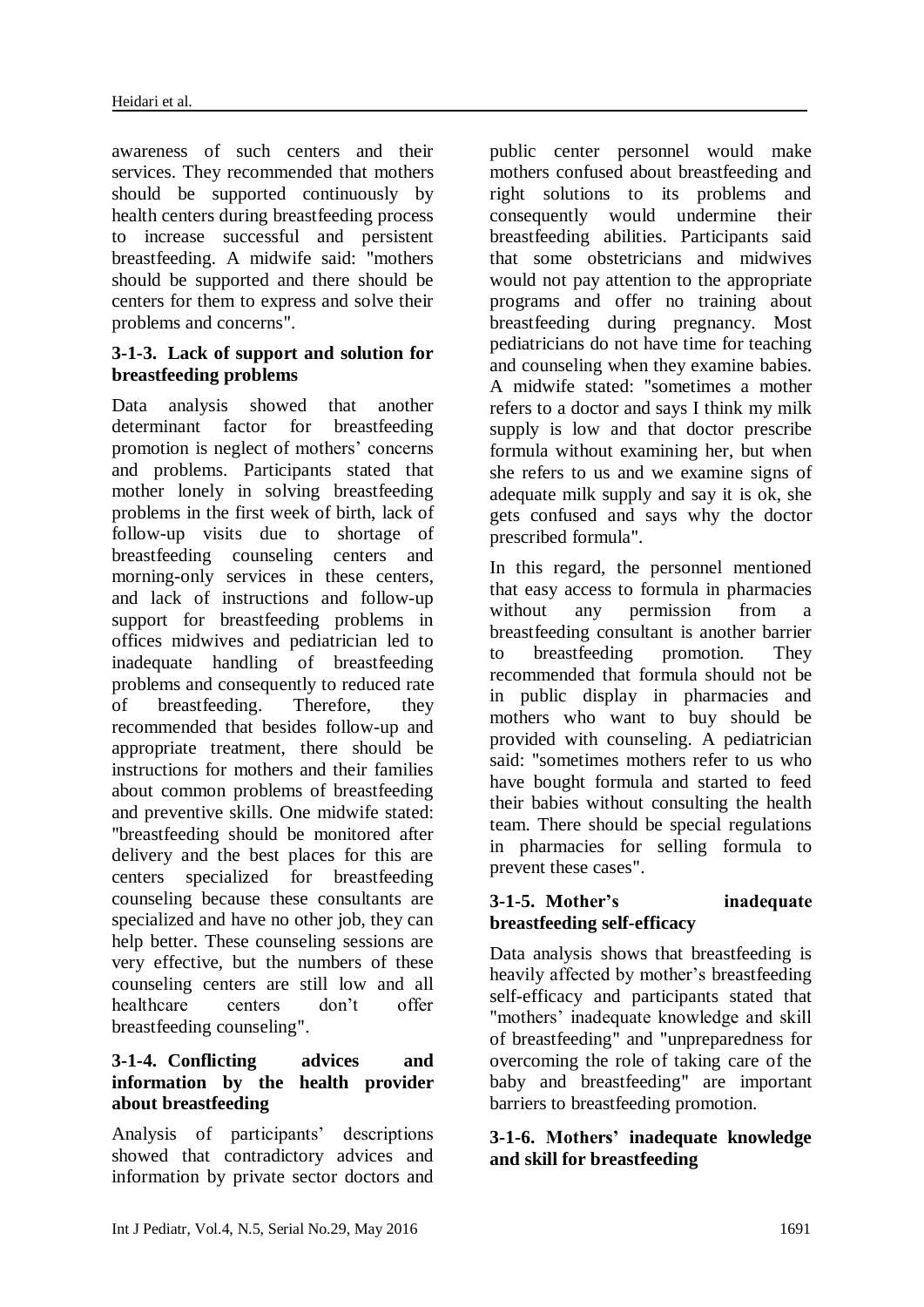From the perspective of participants, mothers' adequate knowledge, analysis and skills of breastfeeding play an important role in their breastfeeding selfefficacy. Therefore, they recommended that mothers should be instructed about benefits and the right techniques of breastfeeding and examining the adequacy of milk supply during pregnancy and breastfeeding status should be checked after delivery. A midwife said: "mother doesn't even know breastfeeding technique and how to hold her baby causes problems in breastfeeding process; for example, a little fissure of nipple would make her unable to properly breastfeed; and these may even affect her feeling of milk adequacy. These are all causes of inadequate breastfeeding self-efficacy".

In this regard, participants stated thatmothers' concerns about the adequacy of milk quantity and inability to properly evaluate milk supply would lead to use of formula without consulting the health system. A midwife said: "mothers' concern about low supply milk and lack of awareness of the signs of milk adequacy would make them feed their babies with formula without a doctor's prescription. We should teach mothers so they could be able to identify signs of milk adequacy".

In addition, participants mentioned that mothers' inadequate knowledge of the importance of complementary feeding and how to wean the baby was another effective factor of breastfeeding selfefficacy in that not knowing the right time and way to start complementary feeding would cause numerous problems even early cessation of breastfeeding. A midwife said: "mothers don't know the techniques of how to feed their babies with complementary food, which is why they go through lots of problems. We should teach them".

#### **3-1-7. Unpreparedness for overcoming the role of taking care of the baby and breastfeeding**

A new child in the family is considered a crisis, especially when parents should take various roles. Participants recommended that parents should be prepared for these roles during pregnancy. However, most of these instructions do not exist in Iran and parents would forget and pay less attention to breastfeeding among different caring roles. One 31-year-old housewife said: "when my first child was born, I wasn't prepared at all, the baby cried too much and wanted milk and screamed all the time, she was hungry, I had a C-section and could not look after her and myself ".

Participants also stated that some women think that there is contradiction between body fitness and breastfeeding such that this dual feeling might make mothers avoid breastfeeding. They recommended that mothers should be taught about the importance of breast milk for the health of mother and baby, harms of formula feeding and methods of keeping fitness while breastfeeding. A midwife said: "there are mothers who say breastfeeding deforms their breasts. We talk and try to persuade them to breastfeed ".

# **3-2. Family's neglect to breast milk**

Participants believed that family would play an important role in breastfeeding and that "family's confusion in helping mother for breastfeeding" and "family's inadequate support for breastfeeding continuity" were key factors in preventing breastfeeding promotion.

# **3-2-1. Family's confusion in helping mother for breastfeeding**

Participants said that unless family members have sufficient knowledge and skill to help breastfeeding, they cannot provide effective support for breastfeeding and since they have multiple tasks of taking care of the mother and her baby in the early days after the birth, and since most mothers have had C-section and need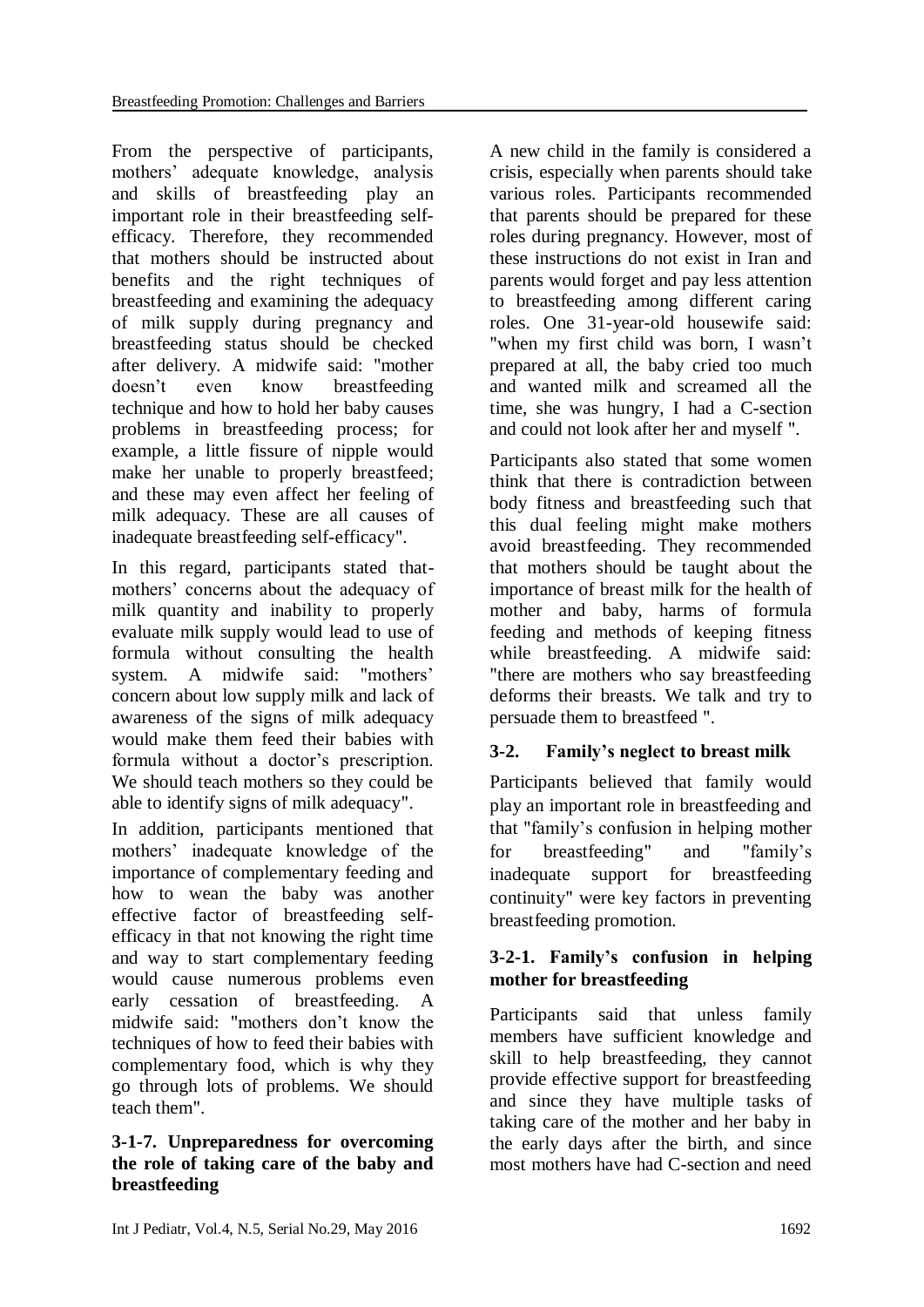more care, family members pay more attention to the mother than her baby and they also lack enough skill to practically help breastfeeding. A pediatrician said: "families are important for breastfeeding, but don't have enough knowledge and skill. There should be instructions for them and they should participate in educational classes for mothers during pregnancy and after delivery".

# **3-2-2. Family's inadequate support of breastfeeding continuity**

Participants stated that family and friends have a key role in breastfeeding continuity and their inadequate support when mothers have breastfeeding problems and try to adapt to them might reduce successful and persistent breastfeeding. A 33-year-old working mother said: "in the first months after the birth, my husband did not help me at all in taking care of the baby and this single-handedness caused me a hard time when breastfeeding". Participants recommended that key family members should be instructed to practically help mothers in taking care of babies and breastfeeding and support them in overcoming breastfeeding difficulties so that they could help mothers with breastfeeding continuity. A pediatrician said: "breastfeeding support is very important and unfortunately it is very poor in our society because people sometimes even don't know its meaning; these kinds of supports should be taught and reinforced".

# **4- DISCUSSION**

Findings show that "incompetency of breastfeeding services", "mother's inadequate breastfeeding self-efficacy" and "family's neglect to breast milk" are the key barriers to breastfeeding promotion. From the viewpoints of participants, inadequate performance of baby friendly hospital, failure of prenatal centers in teaching skills to mothers and families, and inadequate support for nursing women after delivery had caused breastfeeding damage. In addition, participants stated that "mothers' inadequate knowledge and skill for breastfeeding" and "unpreparedness for overcoming the role of taking care of the baby and breastfeeding" are important barriers to successful breastfeeding. On the other hand, "family's confusion in helping mother for breastfeeding" and "family's inadequate support for breastfeeding continuity" would lead to "family's neglect to breast milk" and reduce persistent breastfeeding. As participants mentioned, support and practical instructions for mothers in hospitals during the first days after the birth significantly contribute to breastfeeding and baby friendly hospitals play an important role in this regard. They referred to personnel's skills and capabilities, their beliefs and how these would be transferred to mothers, lack of enough time and starting formula in the NICU as barriers to breastfeeding. Findings of Daglas et al. also show that supportive behaviors of hospitals and personnel's counseling skills affect the start and continuity of breastfeeding[\(10\)](#page-8-9).

Poor education and breastfeeding followup were other barriers pointed out by participants such that they mentioned inadequate breastfeeding instructions for mothers, because of various reasons including doctors' lack of time to teach breastfeeding as an important barrier to successful breastfeeding. They said that building a breastfeeding counseling center to teach and support breastfeeding would help a lot to overcome this barrier. Other studies also have underscored the necessity of breastfeeding education, dependency of mothers on such educations and their role in breastfeeding promotion[\(7,](#page-8-6) [11\)](#page-8-10). Another barrier was lack of support and follow-up solutions to breastfeeding problems and participants referred to mothers' breastfeeding problems such as nipple fissure and sore nipple during breastfeeding especially in early days after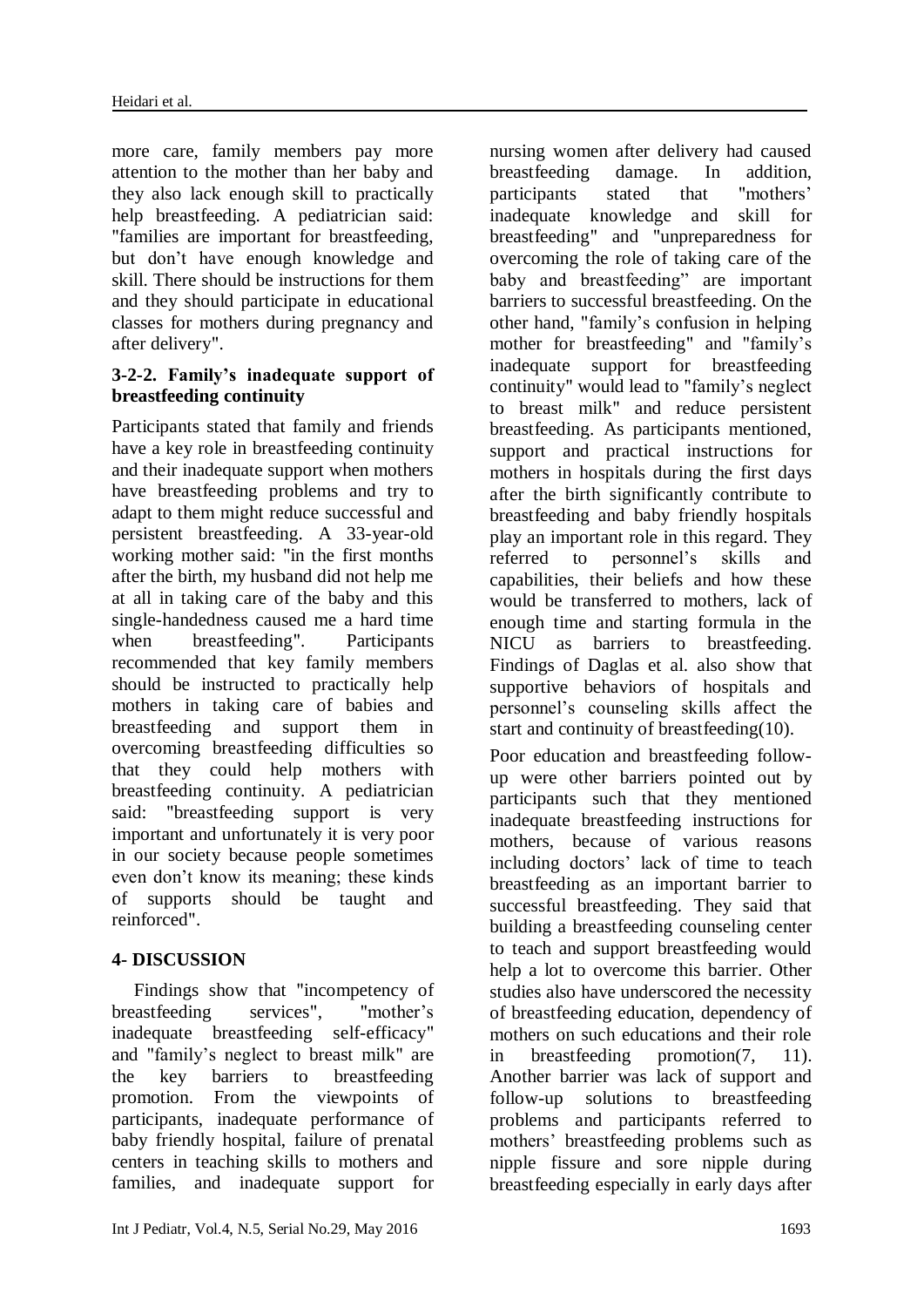the birth as reasons why women had not successful and persistent breastfeeding. They said that mothers usually have little knowledge of breastfeeding problems and how to prevent and treat them, and that teaching during pregnancy and after delivery cares would better prepare and empower them for breastfeeding. In a study in UK, participants also pointed out the breastfeeding problems in early days after the birth and recommended that mothers should be instructed about preventing and overcoming such problems[\(6\)](#page-8-5). Conflicting advices and information were other barriers to breastfeeding such that participants pointed out prescription of artificial formula without examining indications of milk adequacy as key barriers to breastfeeding promotion. They recommended that the health personnel and policymakers should first believe in benefits of breast milk and then transfer this belief to mother and families. Research shows that the most common reasons of stopping breastfeeding in Iranian under six month babies are doctor's advice and inadequate milk supply (actual or self-diagnosed) [\(12\)](#page-8-11). Labarere et al. also referred to the important role of doctors and health personnel in encouraging and supporting mothers and breastfeeding continuity[\(13\)](#page-8-12).

Participants in the present study pointed out mothers' inadequate breastfeeding self-efficacy as a challenge to breastfeeding in that their inadequate knowledge of breastfeeding benefits, lack of skills of using appropriate breastfeeding techniques, belief of low milk supply, and little confidence in their breastfeeding abilities cause disruptions in breastfeeding continuity. Findings of Henshaw et al. showed that mothers' self-efficacy plays an important role in successful and persistent breastfeeding and preventing functions which negatively affect breastfeeding [\(14\)](#page-8-13). In a study by

Abolghassemi et al., participants referred to mothers' belief of low milk supply as the reason of breastfeeding cessation or using formula[\(15\)](#page-8-14). In other studies in Iran there was a significant direct and positive correlation between mother knowledge, attitude and practice about breastfeeding [\(16,](#page-8-15) [17\)](#page-8-16). Moreover, findings of the present study showed that mothers' participation in analysis and interpretation of child growth charts, as recommended by WHO [\(18\)](#page-8-17) would bring about confidence and breastfeeding self-efficacy. Participants thought of "family's neglect of breastfeeding" as a barrier to breastfeeding promotion and stated that family members actively play a role in supporting and deciding about child's nutrition, therefore, they recommended that family's presence and learning in breastfeeding and health care educational classes should facilitated. According to Barona-Vilar's study from the perspective of mothers, emotional and objective support by husband had a positive effect on decision making and the length of breastfeeding. They also referred to the important role that grandmothers play as sources of emotional, objective and informational support. It was shown in that study that as sociocultural level increased, the role of grandmothers became blurred and conversely, the role of grandfathers became stronger [\(19\)](#page-8-18). Result of one qualitative study showed husband and family positive attitude and participate in breastfeeding are facilitator factors in breastfeeding continuity [\(20\)](#page-8-19).

# **5- CONCLUSION**

Participants thought that the health system had the greatest portion in breastfeeding promotion while inadequate performance of baby friendly hospital, failure of prenatal centers in teaching skills to mothers and families, and inadequate support for nursing women after delivery had caused breastfeeding damage. In addition, they also believed that mother's breastfeeding self-efficacy and family's